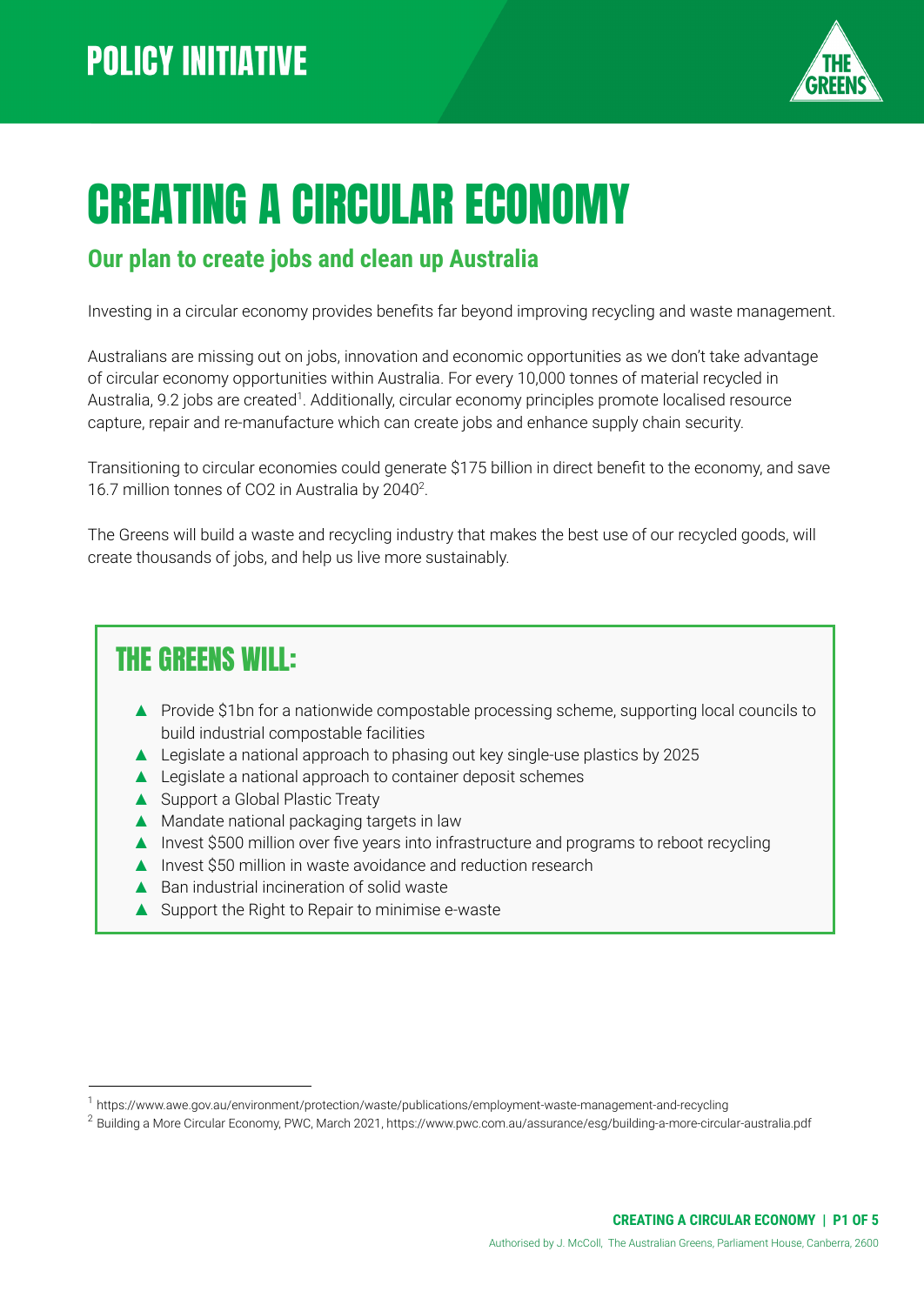

# PAYING FOR OUR PLAN

By making billionaires and big corporations pay their fair share of tax and winding back handouts to big polluters, we can build a better life for all of us.

1 in 3 big corporations pays no tax and many big corporations and billionaires send their profits offshore tax free.

The Greens will tax billionaires with a new 'billionaires tax', require big corporations making excessive profits to pay a 'corporate super-profits tax' and axe billions of dollars in handouts to the coal, oil and gas giants that are driving the climate crisis.

These measures have all been costed by the independent Parliamentary Budget Office.

#### **BUILDING THE CIRCULAR ECONOMY**

Building a circular economy that works means creating a whole-of-government approach. We will invest \$500 million over five years into infrastructure and programs to reboot recycling and support the growth of a robust, jobs creating waste and recycling system. We will also use this investment to support local councils with grants and other assistance to make the transition to a circular economy.

Consumers should be able to make informed choices about the products they buy, with honest and clear labelling. In addition to greater investment in composting infrastructure, a consistent national regulatory approach to avoidance and managing waste is much needed. States and territories are currently going it alone on regulation and inconsistent regulatory frameworks are being implemented across jurisdictions. At the forefront of this national approach, must be a national

avoidance strategy supported with a national education campaign. Australia cannot continue to overproduce and send millions of tonnes of food waste to landfill.

We will amend legislation to make the Australasian Recycling Label mandatory. The Greens will also empower community action and incentivise manufacturers to include recycled content in their products by introducing a Made with Australian Recycled Content label.

Waste to energy incineration contributes to emissions pollution, and defeats the purposes of a sustainable zero waste management and circular economy agenda. We will introduce legislation to ban incineration of general waste and plastic in Australia.

## **PHASING OUT PLASTICS**

While educating people to avoid waste is a critical first step, the Greens will impose a national ban on the most problematic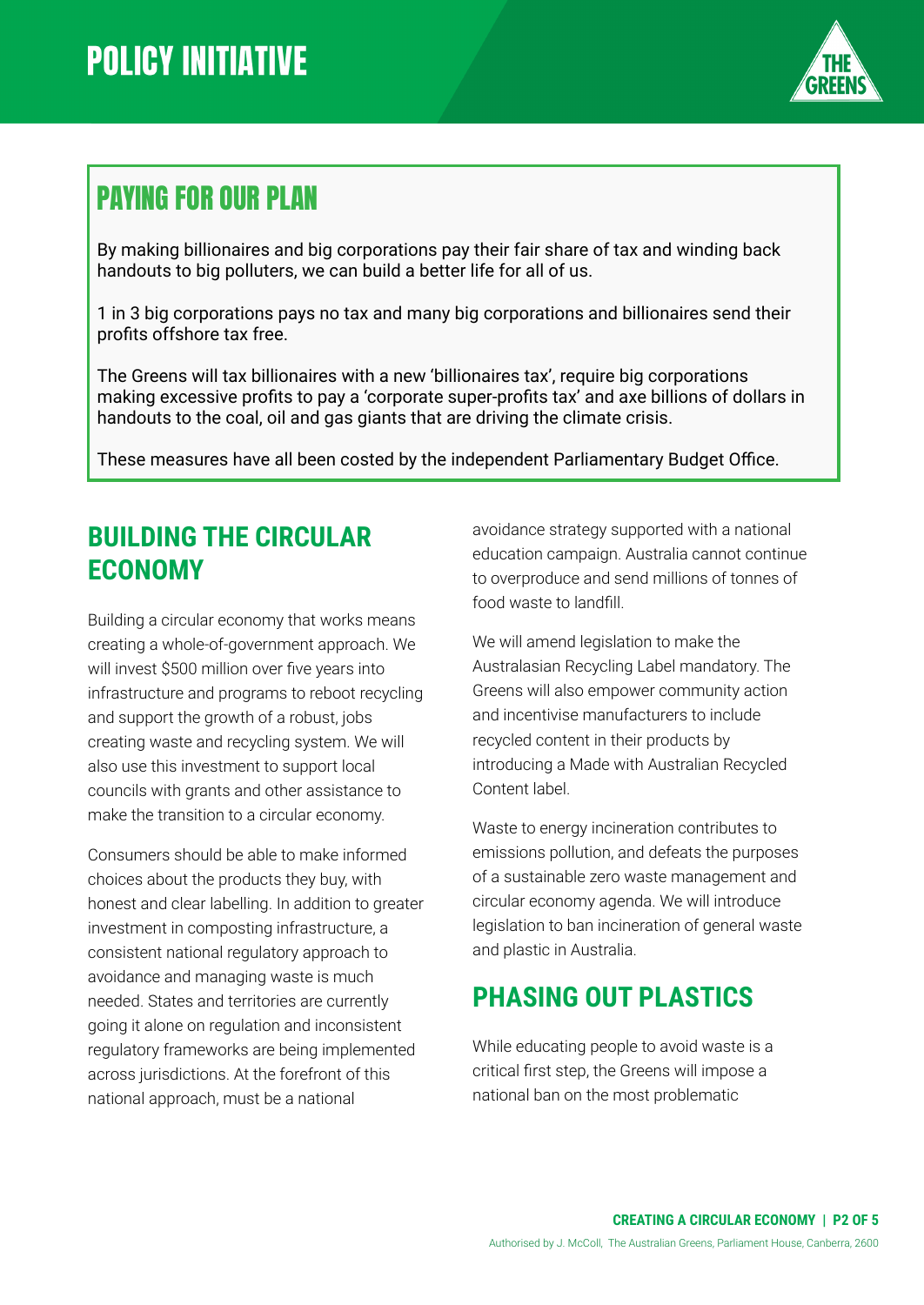

single-use plastic items by 2025 to ensure a federally consistent approach across Australian jurisdictions. The banned items will include straws, stirrers, lightweight carrier bags, cutlery, plates and bowls, microbeads, six-pack ring holders, cotton buds, balloon sticks and polystyrene food or beverage containers (with medical exemptions). This is in line with the European Union Directive passed in 2019.

The Greens will review the provision of laws for managing plastic resin pellets (also referred to as 'nurdles'), to ensure that they are being enforced as rigorously as possible. Furthermore, the Greens will commit Australia to support international calls for plastic resin pellets to be classed as hazardous by the International Maritime Organization.

### **LEADERSHIP IN GLOBAL ACTION AND RESEARCH**

Marine plastic pollution is a global problem that needs global solutions. That is why the Greens will take a leadership role in committing Australia to signing a binding Global Plastics Treaty.

But Australia needs to be active locally too. We have the opportunity to be a major driver of research and development, and entrepreneurship.

The Greens will support leadership in Australia's research efforts into avoiding and reducing plastic waste, cleaning up our oceans and finding end-markets for recovered plastic, through a Plastics Co-operative Research Centre (CRC) or other appropriate means.

Federal funding of \$50 million over ten years would be provided.

#### **MANDATORY PRODUCT STEWARDSHIP AND A NATIONAL CONTAINER DEPOSIT SCHEME**

Critical to establishing a circular economy is compelling producer responsibility for the waste they generate, including making sure products are designed for end-of-life recycling or repurposing. We will amend government legislation or introduce a private members bill to mandate voluntary packaging targets set by APCO. The first step the Greens will take is to make APCO a mandatory product stewardship scheme under the Recycling and Waste Reduction Bill.

After years of campaigning by the Greens and community groups, and resistance from the beverage industry, most states have now introduced container deposit schemes. It is important that we have a federally coordinated approach and the Greens will legislate for a national scheme. Even the beverage industry agrees with this.

The principle of container deposit schemes and other product stewardship schemes is to provide an incentive for people to recycle and for manufacturers to make recyclable products. In effect, the cost of recycling is built into the cost of the product.

The Greens would introduce a suite of national product stewardship schemes under the Recycling and Waste Reduction Act to ensure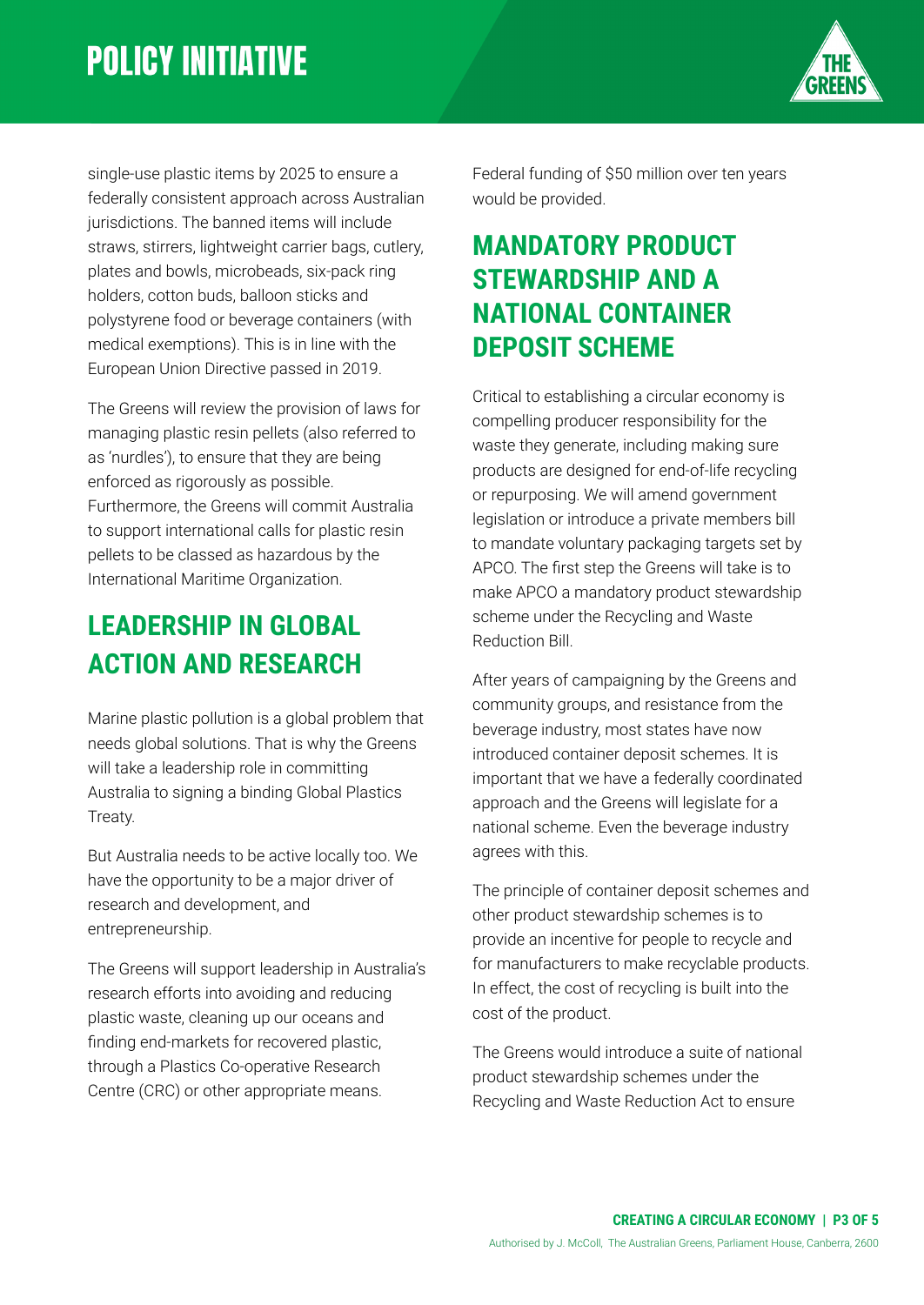# **POLICY INITIATIVE**



that all states are covered and to ensure a consistent approach. The Greens would also introduce mandatory product stewardship schemes for a range of problematic waste streams, including:

- All e-waste, including televisions, computers, mobile phones, fluorescent lights and batteries
- Tyres
- Mattresses

Making sure that products last longer, and can be more easily repaired, is an important way of reducing the environmental footprint of appliances and electrical goods like washing machines and mobile phones. Australia has lagged behind other countries when it comes to implementing adequate measures to help people repair their goods.

The Greens support the "right to repair", helping households increase the usage time of products, and minimising waste. We'll amend product stewardship schemes to allow for reused e-waste to be counted in scheme targets, and for support tracking of e-waste to ensure it is sent to the right facilities for managing waste.

#### **BUILDING COMPOSTABLE RECYCLING**

Organic waste is a major component of landfill in Australia, contributing to greenhouse gas emissions. It is a valuable resource and right now, due to a lack of federal leadership, infrastructure and education, millions of tonnes are being sent to landfill.

Compostable packaging as an alternative for plastic is a growing headache for the recycling industry, with considerable national focus needed to combat potential greenwash. The market for compostable packaging is expected to grow significantly over the next decade, and the greens will make it a priority to make sure all compostable packaging is properly labelled and composted under this scheme. We will fund \$1 billion of start up costs so that councils will have ready access to industrial composting facilities, diverting millions of tonnes of waste from landfill and reducing Australia's greenhouse gas emissions.

The Greens will establish a Food Waste Working Group to provide independent advice by the end of 2022 to the Minister on the development of a national overarching policy framework to manage food waste in Australia and also hold Australia's first National Food Waste Summit by the end of 2022.

Setting up infrastructure to recycle organic waste is costly and time consuming. The Greens will provide support and funding for every Council to have ready access to commercial composting facilities, diverting millions of tonnes of organic waste from landfill, reducing greenhouse gas emissions and protecting our climate. This funding would support the up-front capital costs of establishing the facilities.